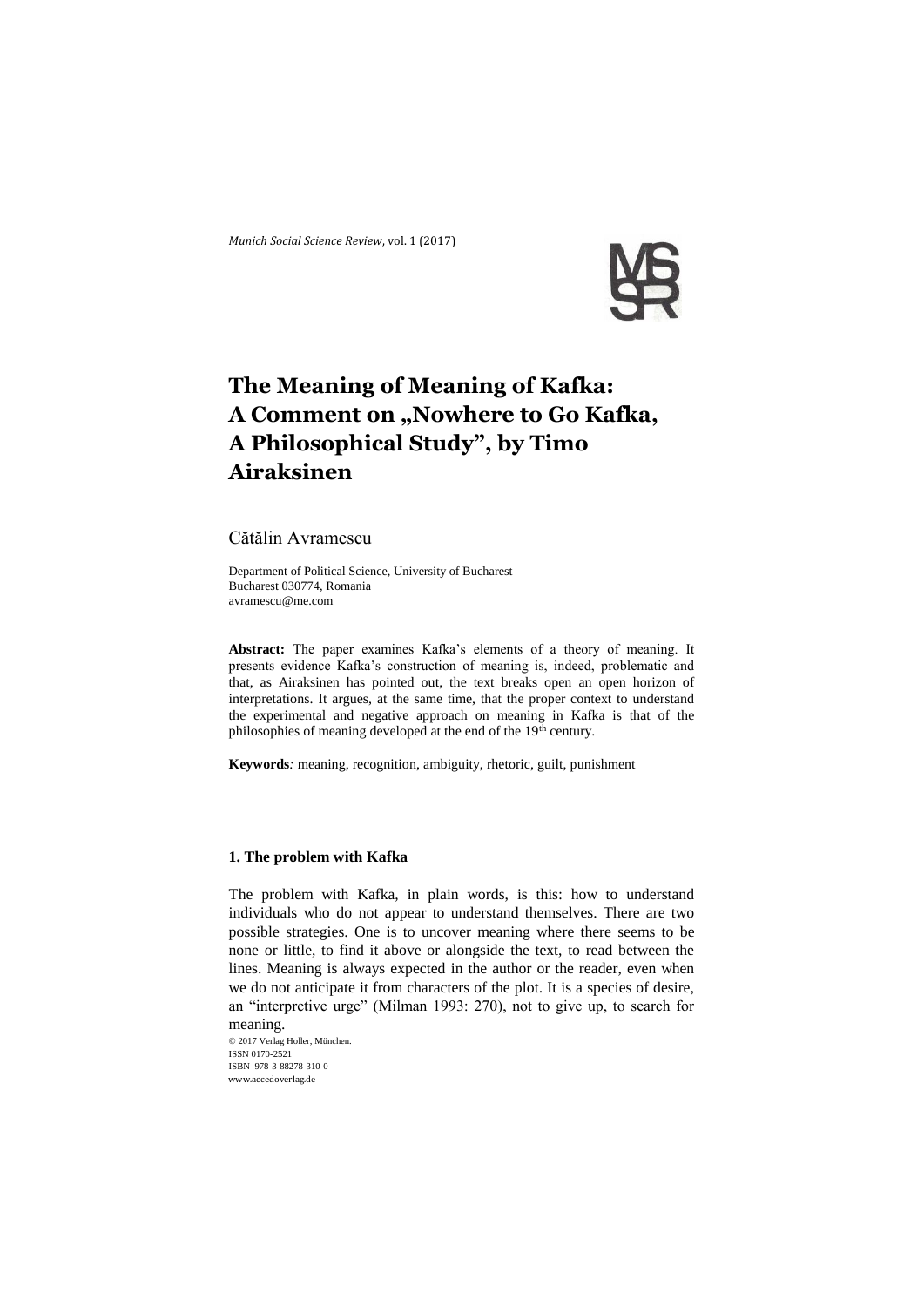The other strategy is to abandon this search for meaning altogether. Or, at the very least, to consider the concept as problematic in the respective context. This is what Timo Airaksinen does in his penetrating essay on Kafka. This approach belongs to an interpretive paradigm illustrated, among others, by Albert Camus: "It is the fate and perhaps the greatness of that work [The Trial] that it offers everything and confirms nothing" (Camus 1991 [1942]: 138).

There is evidence in Kafka's main works, I believe, that supports this approach. His characters seem to have a hard time understanding their situation and the significance of their own actions. The traveller had "little interest" (Kafka 2009c:74) in the explaining of the execution machine employed in the *Penal Colony*. The soldier was "paying no attention" either (Kafka 2009c:77) – why should he? He did not understand French anyway. When the mechanism is in motion, one can hardly make oneself understood because of the squeaks. The body of the condemned man is tied face down, so that no facial expression is visible. He does not know the sentence, he will only feel it. The problem is that nobody seems to know the rationale of the sentencing. The punishment is decided by the mysterious "diagrams" left by the old commandant, a "maze of crisscrossing lines" (Kafka 2009c:82). The machine breaks down in the end, its smooth operation has been entirely an "illusion" (Kafka 2009c:97). The traveler could find no meaning in this: "not a sign of the promised deliverance was to be discovered; what all the others had found in the machine, the officer had not found" (Kafka 2009c:98).

## **2. Misunderstandings**

*The Trial*, as one critic has formulated it, betrays Kafka's despair of the "impotence of the written word" (Dowden 2011: 100). The whole process is a charade. The merchant complains to K about the meaningless work done by his five lawyers: "'I suspect you don't understand that?' 'No, I don't,' said K." (Kafka 2009b:126). Communication between characters is in tatters. Conversing with an Italian, K realized that he could only understand bits and pieces (he speaks a regional dialect). Disorderly eroticism is everywhere, even in contexts which are most inappropriate. A woman is molested in court (though, curiously, the public does not seem to mind). Absurdly, there are lewd scenes in a judge's book. In this confusion, K arrives at a point where even he is unsure about his innocence: ""I'm guiltless or at least not quite as guilty as they thought" (Kafka 2009b:23).

In *The Castle*, there is a "stupid, ordinary misunderstanding" (Kafka 2009a:30) that K falls victim to. The visual representation is constantly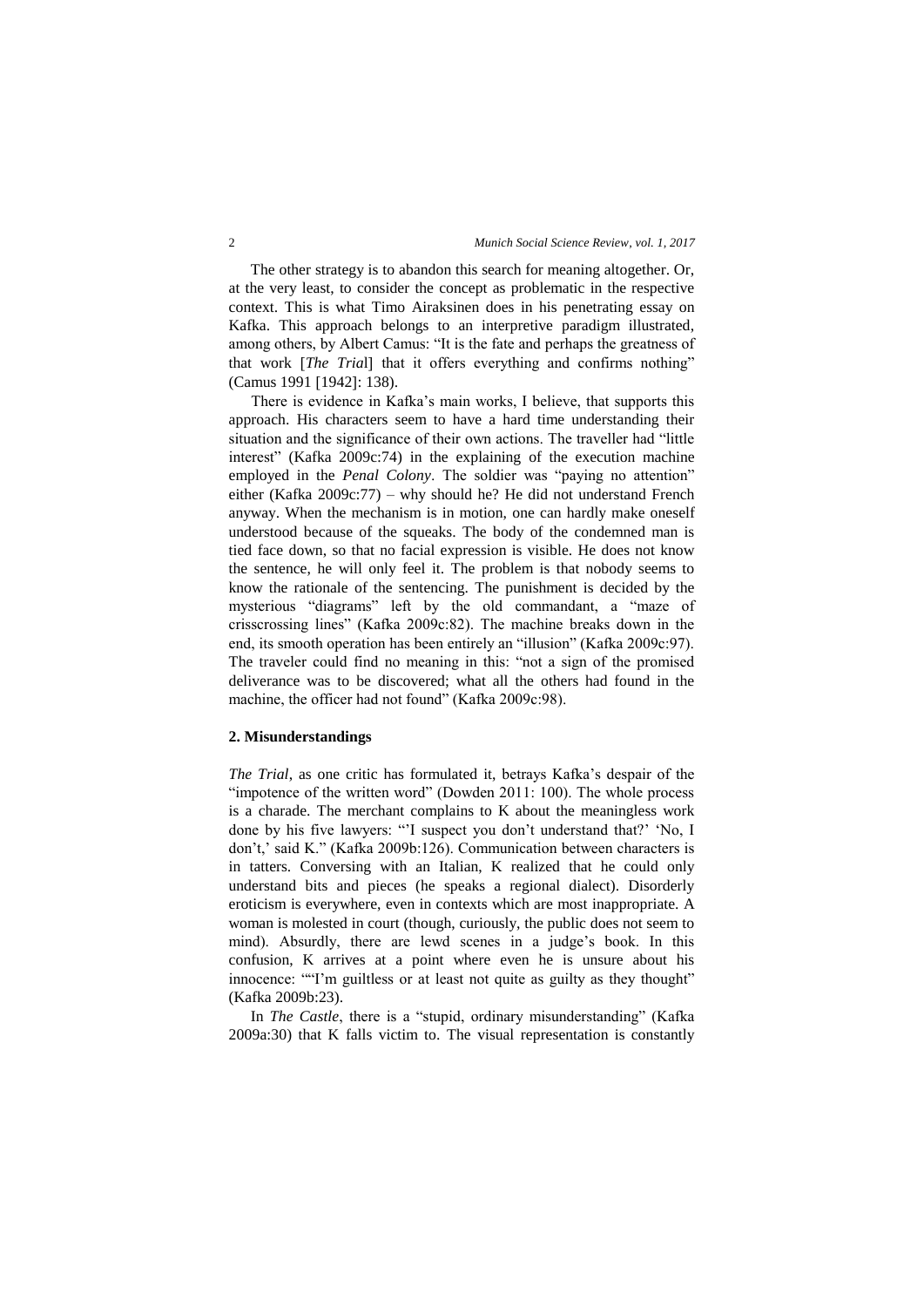#### *C. Avramescu: The Meaning of Meaning of Kafka* 3

blurred. The Castle has no clear, stable, contours, while Klamm, the secretary, has an elusive physical appearance (Duttlinger 2007: 238-239).

Airaksinen argues, on strength of this evidence, that Kafka's text is structured by ambiguity and, as such, does not allow for a "consensual interpretation". Instead, each reader can approach the text without committing to a "given interpretation". Kafka's strategy, accordingly, is a studied attempt to steer clear of a fixed meaning.

A professor of philosophy influenced by the analytical school, Timo Airaksinen displays a constant preoccupation with the analysis of meaning and ambiguity. In *The Philosophy of the Marquis de Sade* (1991), he analyses the "ambiguity of vice" and the "grammar of violence". In the Sadean universe, "although man is part of nature, man and nature are totally independent of each other… the contrast between creation and destruction is taken up and found to be meaningless. A natural ethic leads man to desperation and apathy" (Airaksinen 1991:62). In the essay on Kafka, he tackles a similarly paradoxical task: to uncover the "structures of ambiguity".

Two linguistic tropes define, according to Airaksinen, these structures – Meeting and Visiting. This points towards a philosophy of recognition, a field that was developed, among others, by Paul Ricœur in *The Course of Recognition* (2005), or by Axel Honneth, in *The Struggle for Recognition. The Moral Grammar of Social Conflicts* (1995). The three writings of Kafka, as interpreted here, remind us of the possibility and the failures of recognition. The social network is revealed as a parody of itself, as social life becomes a series of irregular meetings laden with anxiety that are so strange that there are hardly words to describe them. Airaksinen could have added that this anxiety is not limited to the characters: it extends to the reader, who is left to reconcile the cognitive dissonance produced by the conflict between the feeling of extreme unreality and the extreme precision of representation. This is a possible definition of horror (Sizermore 1977: 381-385 and 388).

## **3. The visits**

Three "visits" are analyzed, in turn, by Airaksinen, who is distinctly fascinated by the logic – or the lack of it – of the collisions between characters who reveal a serious lack of inner consistency. The first visit is that of Sortini, the castle official who visits the valley. A high official descends to the level of the peasants. While so doing, he creates anxiety and disturbs in subtle ways the lives of others. The encounters are brief; therefore, the peasants cannot recognize for sure whom they met and why.

The relationship with Amalia is especially interesting. Sortini's visit is the origin of a succession of false acts of recognition which led to the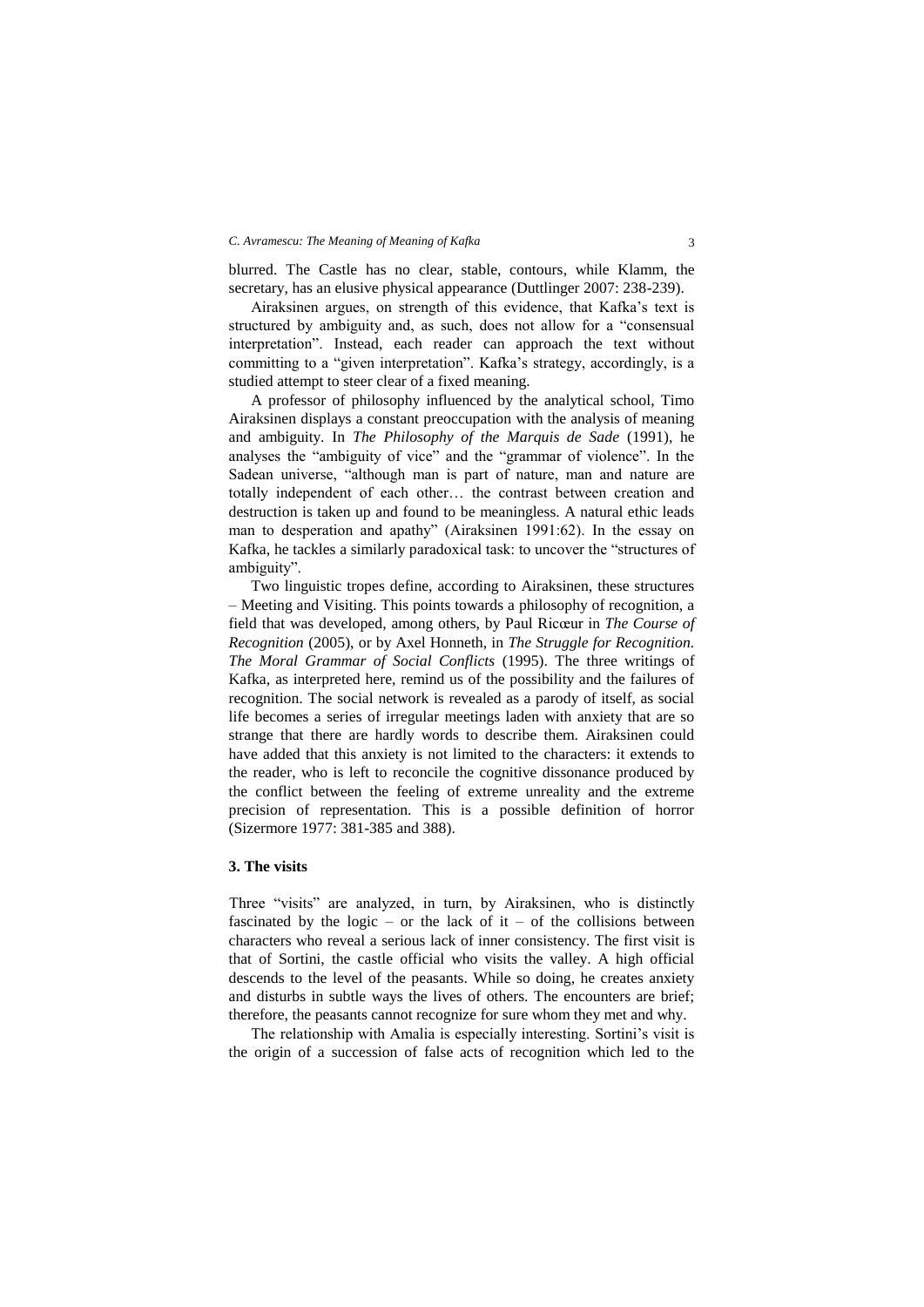precarious restructuring of the social world of Amalia's family. The story reveals itself in the end as fundamentally ambiguous, since the village and the villagers belong, literally, to the castle. They, as belongings, cannot have any desire towards the high official.

The second visit analyzed by Airaksinen is that of Klamm, the "monstrously ambiguous character without an identity". The villagers cannot be sure even that the character in question is indeed Klamm. The signs he leaves behind are confusing. The bottle of cognac K found in his sleigh seems an appropriate drink for such a high official. Tasted by different individuals, the drink appears to have no fixed properties. In the end, it appears to have been just a bottle of cheap booze, not exactly suitable to the character of Klamm. His behavior is similarly confusing, as confusing are also the impressions and the reactions of the villagers. The episode is framed by Kafka, I think, as a sample of pseudo-judicial reasoning. Airaksinen could have pointed out here the influence of the newly emerging science of criminology in the construction of Kafka's *écriture*. Ritchie Robertson shows, in his Introduction to *The Trial*, that Kafka attended, at the University of Vienna, the lectures of the Austrian criminologist Hanns Gross (Kafka2009b:xxii). The great text of the new science of the criminal is, of course, *L'uomo delinquente* (Criminal Man, 1875) of Cesare Lombroso. The criminal character, the scientists claim, is betrayed by a set of traits that can and should be deciphered. Except that for Kafka the abundance of interpretation amounts to a persistent uncertainty about the indentations of the characters.

The third visit is that of Josef K of *The Trial*. Here, the crucial ambiguity is that of the name of the crime Josef K allegedly committed. The only certainty is the guilt. Punishment is never mentioned. It is not even clear to whom Josef K should speak to, therefore he visits a series of individuals who turn out to be the wrong people. My inclination, unlike Airaksinen who is concerned at this turn mostly with the meaning and the strategies of the interactions between the actors of the social drama, is to focus on the problem of the nature of the crime. The lack of definition is the key. Guilt, sin, punishment: these all require a set of representations. Representations, in turn, rely on names. Or do they always? Aristotle claims that there are crimes "so great and terrible that no living man could be suspected of them; here too no precautions are taken… but no one takes precautions against a disease that nobody has ever had" (*Rhetoric* I, 12). Josef K experiences the guilt, but he cannot spell out – nobody can, as it turns out – the name of the crime. One of the women, Fräulein Bürstner, an aspiring law secretary, observes: "It must be a serious crime if they set a commission of inquiry on someone straight away". (Kafka 2009b:23).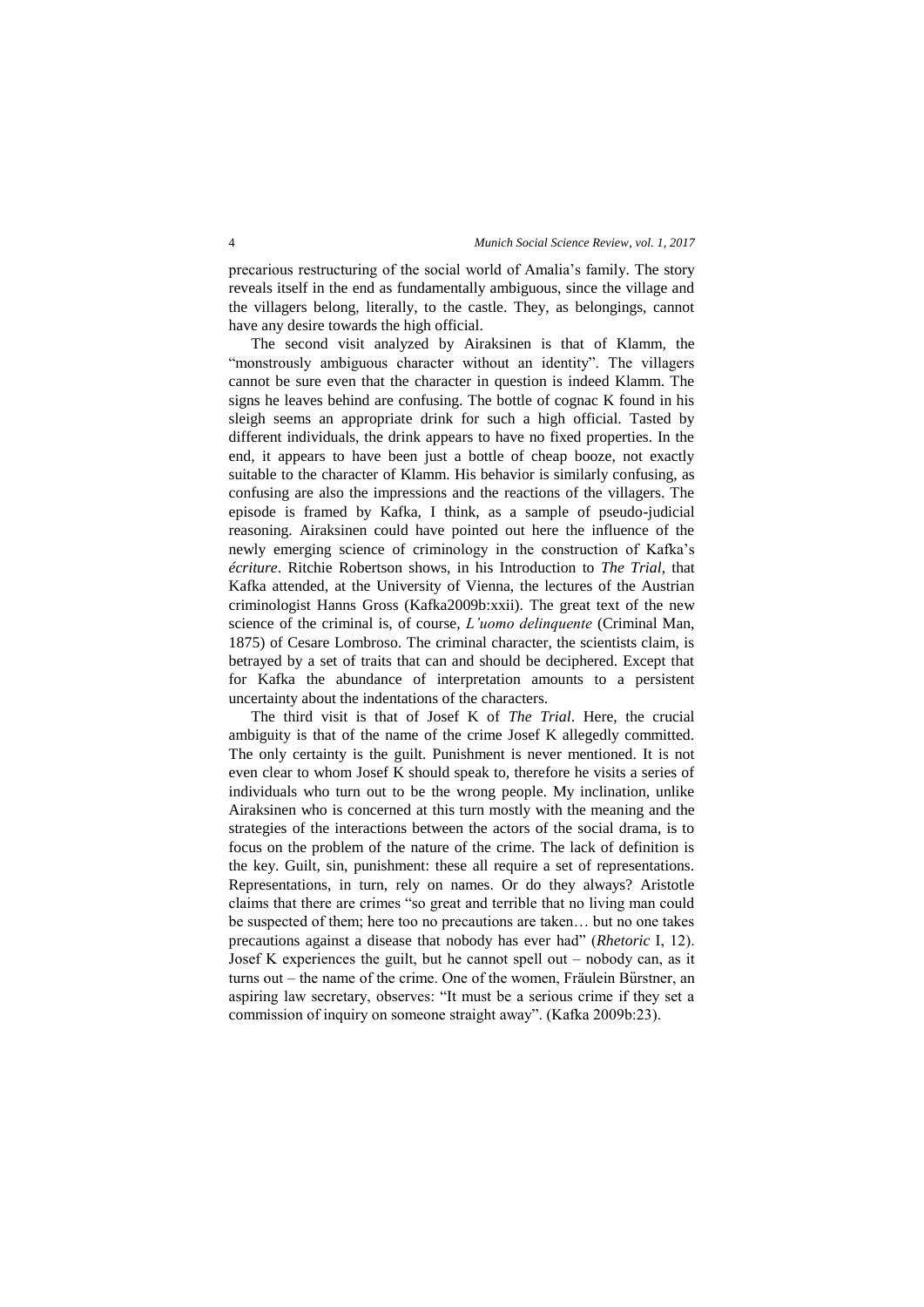#### *C. Avramescu: The Meaning of Meaning of Kafka* 5

## **4. Philosophies of the meaning of words and actions**

My modest proposal, then, is that Kafka's highly experimental work should be understood in the context of the formation of the philosophies of the meaning of words and actions. Perception, understanding, intention and other concepts are challenged through innovatory analytical tools such as the analysis of language and various thought experiments.

Around the time Kafka wrote *In the Penal Colony* (1914), *The Trial* (written 1914-1915) and *The Castle* (1926), the exploration of the meaning of meaning was already underway. Gottlob Frege introduced, in 1892, the distinction between Sense (*Sinn*) and Reference (*Bedeutung*). In *On Denoting* (1905), Bertrand Russell proposed the theory of description which included a discussion of the problem of non-referring descriptions. "The present King of France is bald" is a phrase that may be denoting, but in fact it does not denote anything (Russell 1905:479). In *The Meaning of Truth* (1909), William James advances a theory of truth rooted in the relativity of the individual experience. For James, "truth happens to an idea. It becomes true, is made true by events" (James, 1909:2-3). *The Meaning of Meaning* (1923) of C.K. Ogden and I.A Richards add a theory of context.

Phenomenology also played a visible role in these developments. Husserl's *Logische Untersuchungen*, 1900; 2nd edition, 1913) explores themes like mental states, intentionality or evidence. In the field of the philosophy of language Alexius Meinong studies, in *Über Gegenstandstheorie* (1904), the status of non-existing objects such as the unicorn. Jaakko Hintikka will later note: "If you ask 'Where are the nonexistent objects?' the answer is, 'Each [one] in its own possible world.'" (Hintikka 1989:40).

Possibly the most significant name for our purposes is that of Wittgenstein. In *Tractatus Logico-Philosophicus* (1921), he formulates a naming theory of meaning: "A name means [*bedeutet*] an object. The object is its meaning" (Wittgenstein 1922:3.203). Wittgenstein has also investigated the subject of the limitations of the language. In literature, *Alice's Adventures in Wonderland* (1865), written by Lewis Carroll (alias of Charles Lutwidge Dodgson, professor of formal logic), announces a period of a creative interplay of words and objects. In his influential *Principia Ethica* (1903), G.E. Moore insists on the indefinability of "good" and criticizes the "naturalistic fallacy" (Moore 1903:38).

Kafka is known to have displayed an interest in the new philosophy since he was a law student in Prague. He was a member of a circle, originally meeting at Café Louvre, where the theories of Franz Brentano were examined. The meetings were attended, among others, by Albert Einstein and Christian von Ehrenfels, the founder of the *Gestalt*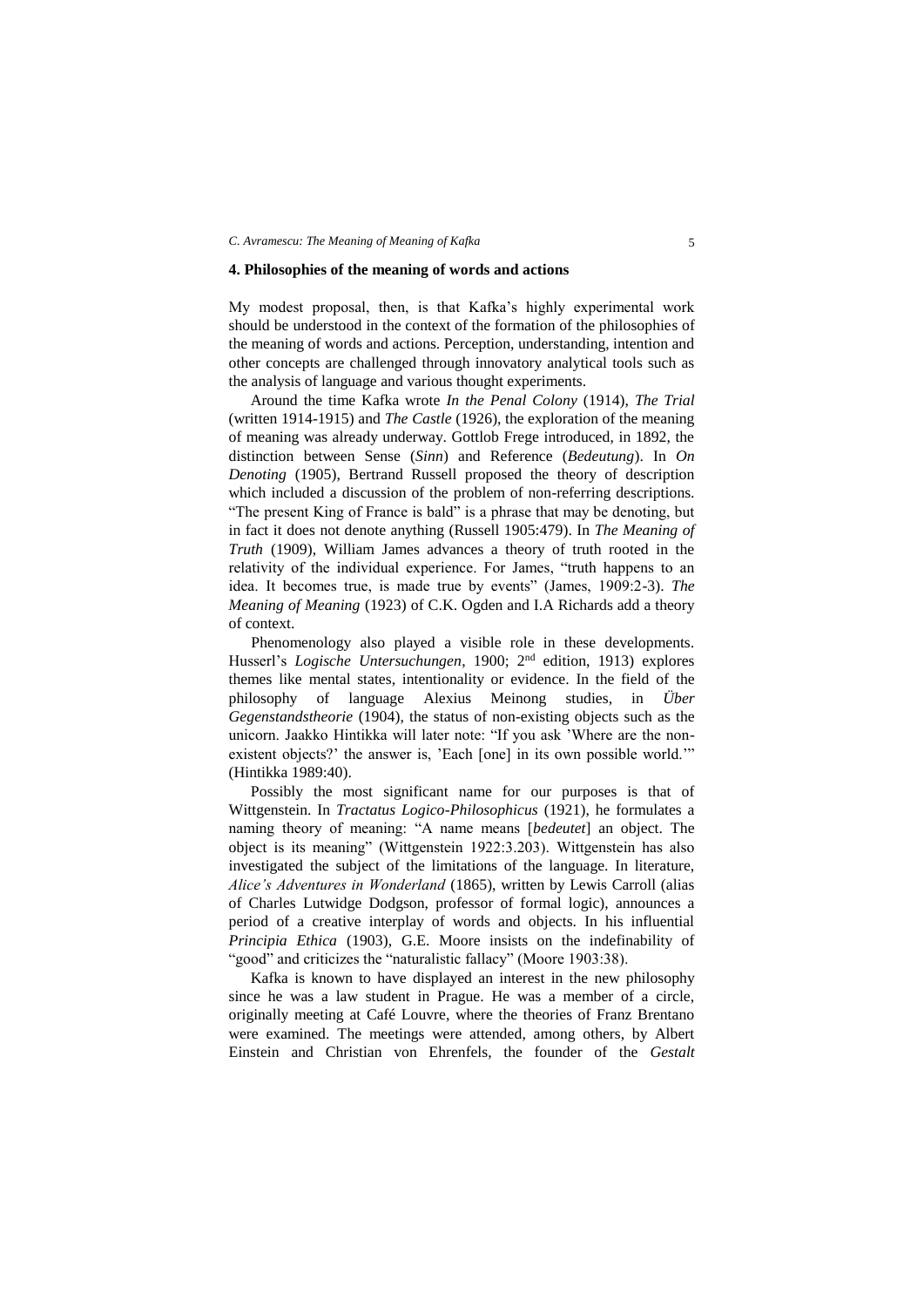psychology. In addition to philosophy, the new science of the analysis unconscious developed by Sigmund Freud was also discussed (Ryan 1991:100-101).

Airaksinen steers his inquiry in an altogether different direction, towards the micro-analysis of the rhetorical strategies employed by Kafka. He further sub-divides the visit of Josef K in three other events. One is that of the Preliminary Hearing, where the central issue is revealed to be that of unknowability of the legal system. His file is on the table of the magistrate, but Josef K is unable or unwilling to do anything but pick it up with the tips of two fingers and then drop it; he calls it "a closed book to me" (Kafka 2009b:34).

## **5. Kafka's universe of exceptions**

What is described here by Kafka is a universe without rules. Or, rather, one where the only rule is the exception. Josef K is late and therefore the magistrate is no longer obliged to question him. "Exceptionally", though, he consents to do so. Symmetrically, Josef K replies he only recognizes the (irregular) proceedings "out of pity" (Kafka 2009b:33-34).

Secondly, is the meeting with the Court Painter. Titorelli explains to Josef K the legal strategies available. The result adds another layer of ambiguity: genuine acquittal, apparent acquittal, and protraction of the proceedings. The problem is, the first one is not feasible, therefore Titorelli advises not to aim for it. Taking a leaf from analytical philosophy, Josef K points out that Titorelli contradicts his own narrative. What the painter suggests is that the court might be convinced of Josef K's innocence only outside the framework of the trial. "It's quite a different matter with things of that kind that are tried behind the back of the public court, so to speak, that is, in the interview rooms, in the corridors, or, for example, here in the studio" (Kafka 2009b:108). In the end, however, the judges Titorelli is speaking about do not have the right to release the accused from the charges. The judicial system, then, is characterized by undecidability.

Thirdly, there is the Priest in the Cathedral. The door functions as metaphor: Josef K is in search of forgiveness, while at the same time he stands accused to have crossed a threshold, the law, that he still cannot understand. It emerges that this understanding is not necessary, though. The priest explains: "You misunderstand the situation… the verdict does not come all of a sudden, the proceedings gradually turn into the verdict" (Kafka 2009b:152). The loss of meaning is total. Josef K is doomed: "The court does not want anything from you. It receives you when you come and dismisses you when you go" (Kafka 2009b:160). In the end, he is stabbed in the heart by the executioners.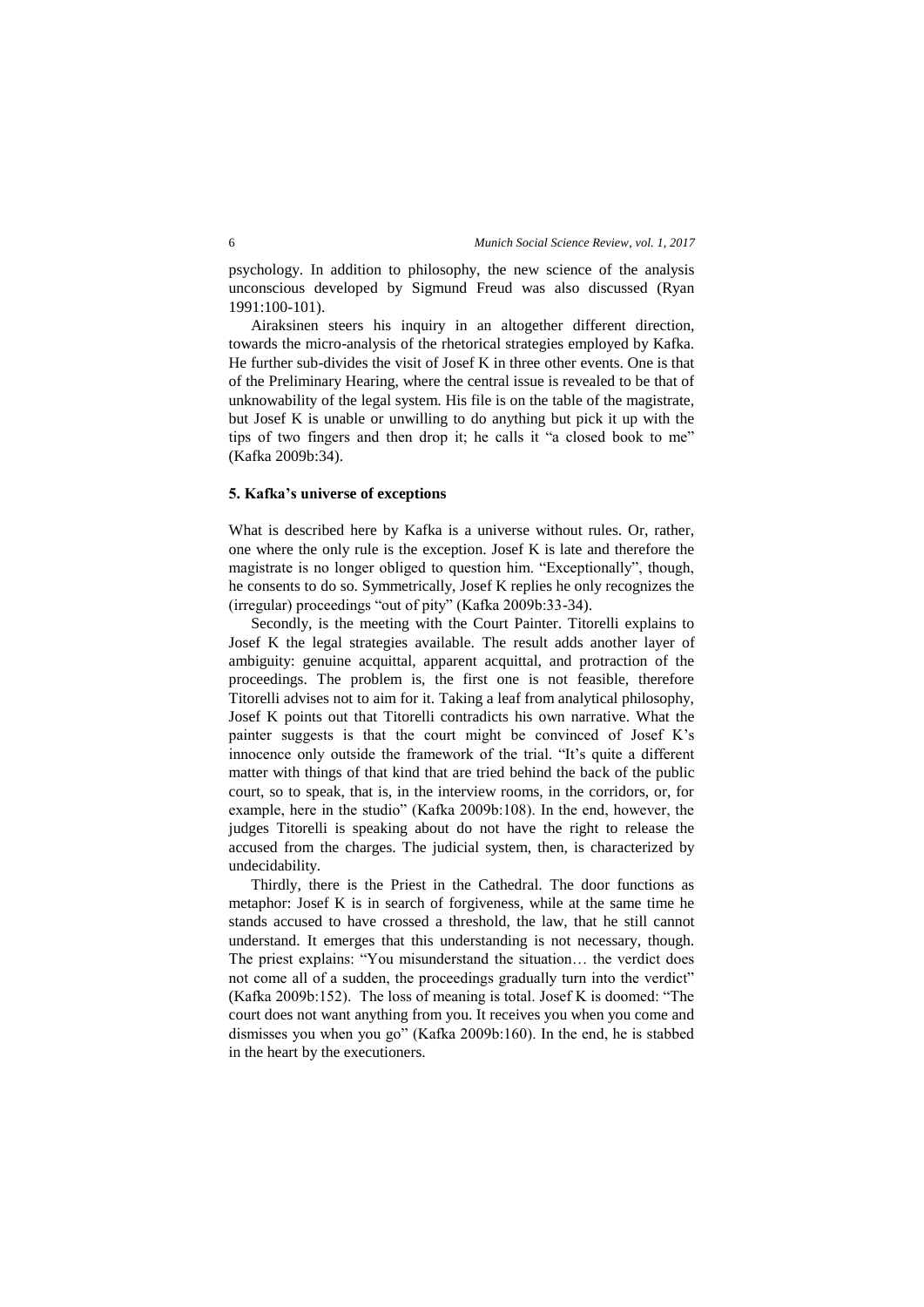#### *C. Avramescu: The Meaning of Meaning of Kafka* 7

This episode of the door must have had a special significance for Kafka, as it was the only section of *The Trial* published during his lifetime, as a separate text (*Vor dem* Gesetz, "Before the Law", 1915), in the Jewish weekly *Selbstwehr* ("Self-Defense"). This is the journal most frequently referred to by Kafka himself (Binder 1967:135). The door functions as a sort of illogical operator scattered in the text of *The Trial*. The lawyers, unable to attend the proceedings, wait outside the door to gather from the defendants "very hazy reports" that might appear useful (Kafka 2009b:82). The door at Titorelli's studio is "brightly lit" (Kafka 2009b:101); it is used by hybrid beings – a group of girls whose expressions showed "a mixture of childishness and depravity" – to spy on Josef K.

Airaksinen reconstructs this sequence as a step by step transformation from self-confident rage to self-doubt and, finally, the acceptance of one's fate. Josef K finds himself in a position of radical strangeness. He does not belong to the law; therefore, he is unable to comprehend what happens. The philosophically-laden concept of "comprehension" is thus essential to Airaksinen's analysis. Josef K oscillates, in his ambiguous identity, between the comprehending the form and non-comprehending the substance of his guilt.

At the end of this process, Airaksinen claims, there is "a kind of solution, which is resignation and felt indifference… The solution to the metaphysical ambiguity is indifference learned through *mimesis*". In this state of apathy, Josef K is killed, in his own words, "like a dog" (Kafka 2009b:165). Death – social death for Amalia and actual death for Josef  $K$ is the (unknowable) solution to this riddle.

# **References**

- Airaksinen, T. (1995), *The Philosophy of the Marquis de Sade*, London: Routledge.
- Aristotle (1954), *Rhetoric*, trans. by Rhys W. Roberts, in *The Works of Aristotle*, Vol.11. Oxford: Clarendon.
- Binder, H. (1967), *Franz Kafka and the Weekly Paper "Selbstwehr"*, *The Leo Baeck Institute Yearbook* 12 (1): 135–148.
- Camus, A. (1991), *The Myth of Sisyphus and Other Essays*, trans. by J. O'Brien, London et al.: Vintage.
- Dowden, S.D. (2011), *Sympathy for the Abyss. A Study in the Novel of German Modernism: Kafka, Broch, Musil, and Thomas Mann*, Berlin: De Gruyter.
- Duttlinger, C. (2007), *Kafka and Photography*, Oxford: Oxford University Press.
- Hintikka, J. (1989), *The Logic of Epistemology and the Epistemology of Logic*, Dordrecht: Kluwer Academic Publishers.